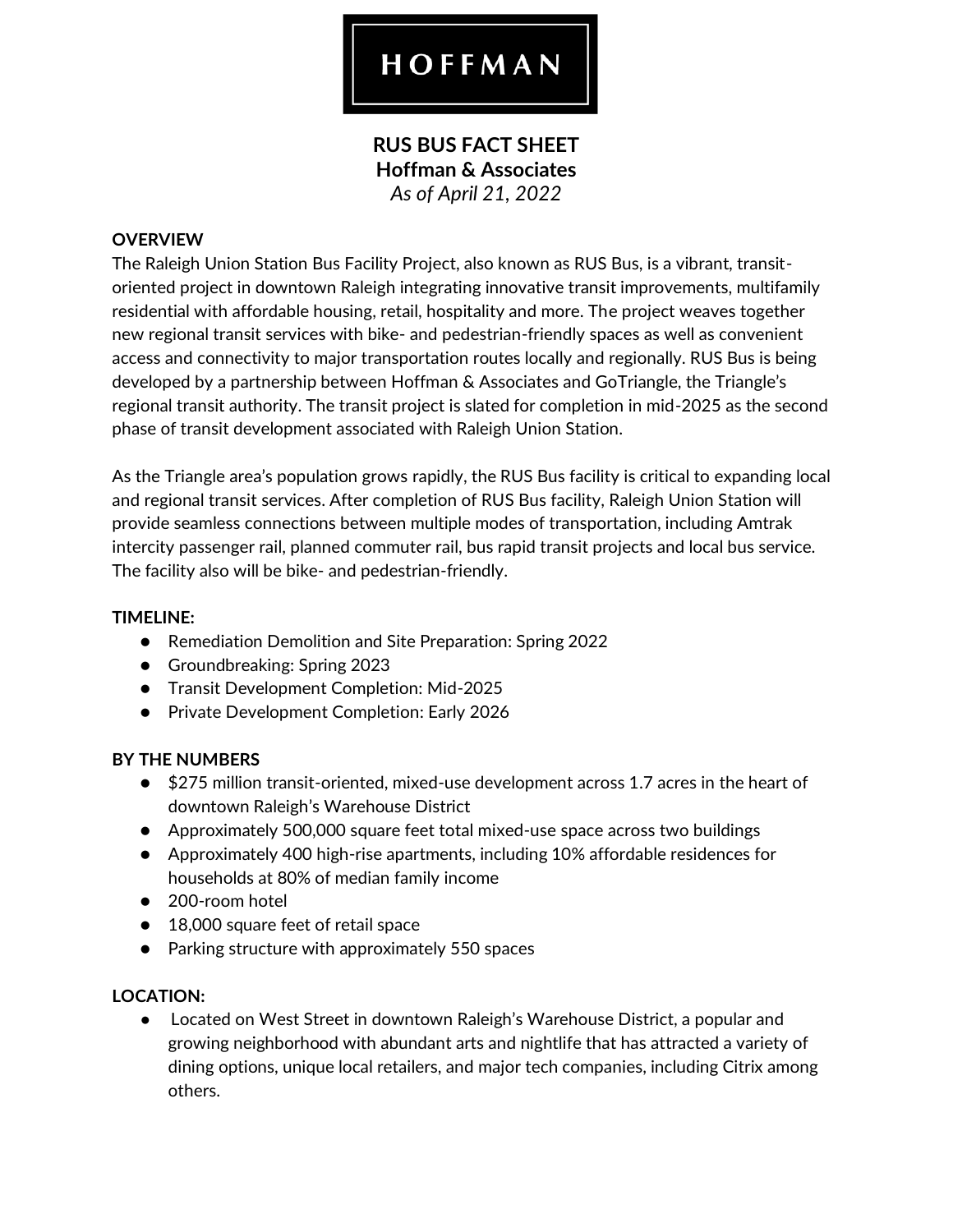- Situated adjacent to Raleigh Union Station, which provides daily Amtrak service throughout the East Coast and will be the central station of a regional commuter rail system.
- Close to local attractions including the Contemporary Art Museum, Red Hat Amphitheater, the Raleigh Convention Center, and the state Capitol complex.

#### **DESIGN:**

● RUS Bus will be inspired by the energy of the Warehouse District

## **TRANSIT:**

- This highly anticipated transit hub will expand transportation services for the Triangle region. This will include new regional and local bus platforms, direct access to interstate rail services via a new pedestrian bridge, supportive infrastructure for a future Bus Rapid Transit station, and the pedestrian and bicycle-friendly connections between transit modes and the surrounding district
- An off-street passenger bus facility
- A new pedestrian bridge connecting Raleigh Union Station to RUS Bus
- Infrastructure for a future GoRaleigh Bus Rapid Transit station
- Pedestrian and bicycle enhancements on and around the RUS Bus site
- Tactile wayfinding and accessibility enhancements
- Capacity for future electric bus charging stations
- GoTriangle acquired the RUS Bus site the former Dillon Supply property in 2005 with support from a Federal Transit Administration (FTA) grant

## **RESIDENTIAL & RETAIL OFFERINGS**

- RUS Bus will significantly expand housing options in the Warehouse District, including more affordable units.
- RUS Bus will contain the only high-rise residential buildings in the Warehouse District, which will create great views of the surrounding area.
- With connectivity as the focus of the project, residents can experience easy access to the transit hub, public spaces and retail in the area. Nearby amenities include the Morgan Street Food Hall, multiple fine dining options, Weaver Street Market and the Contemporary Art Museum
- RUS Bus will include 18,000 square feet of retail spaces including a variety of restaurant options, shopping and community experiences, to be announced.

## **DEVELOPMENT & DESIGN**

- Developer: [Hoffman & Associates](https://www.hoffman-dev.com/)
- Partner: [GoTriangle](https://gotriangle.org/)
- Architect: [Perkins Eastman](https://www.perkinseastman.com/)
- Civil Engineer/Landscape Architect: [Stewart](https://stewartinc.com/)